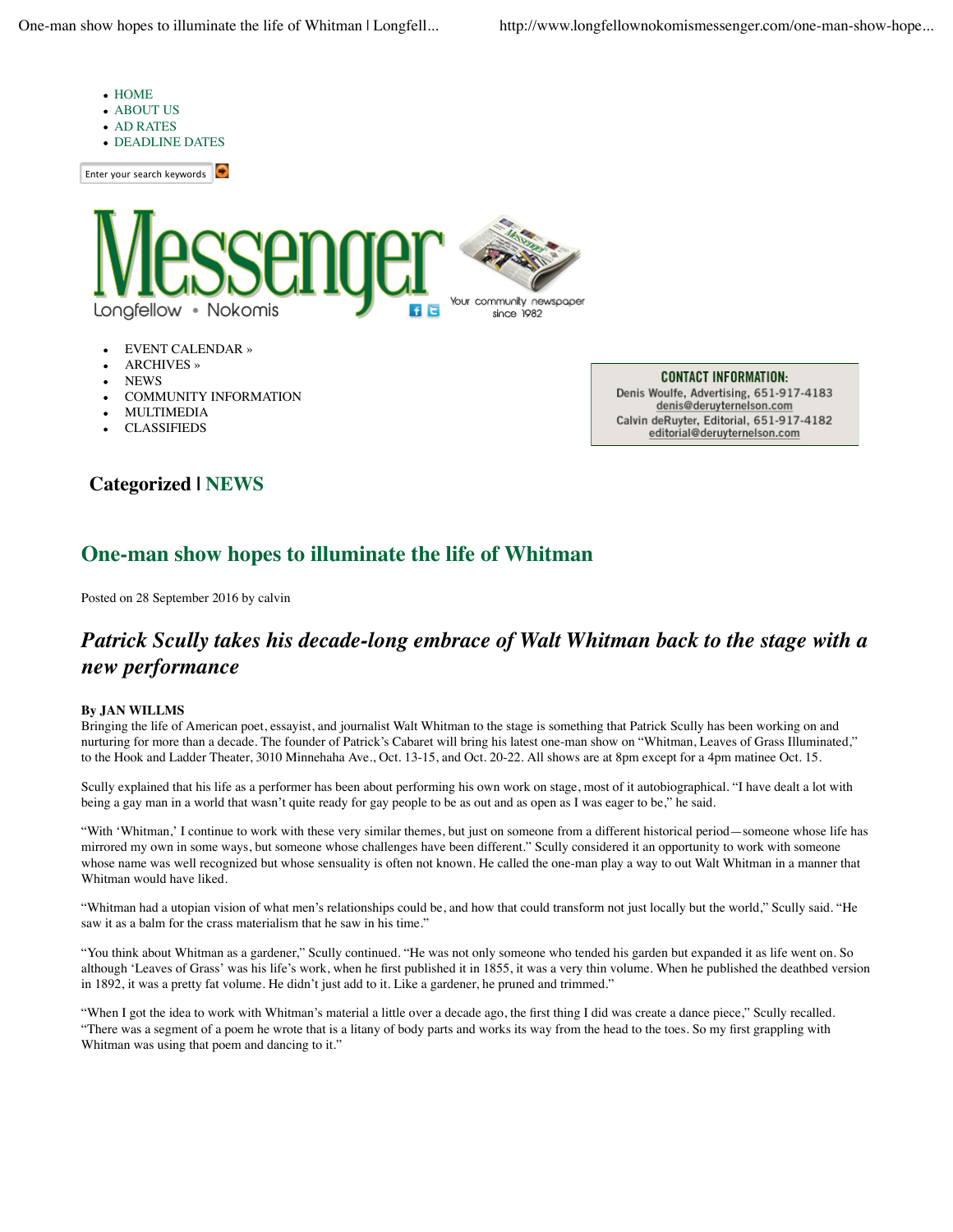

*Photo right: In "Whitman, Leaves of Grass Illuminated," Patrick Scully said that the theatrical trick is that everybody has to believe that he, as Whitman, has been allowed to cross back over from the other side. (Photo by Sara Rubinstein)*

As Scully explored the material, he realized there was a lot more that he wanted to do than just one dance piece, so his project just grew from there. "I fully believe there are more than a thousand shows on Whitman, and this is just Patrick Scully's show."

The first presentation of his Whitman work was offered in July 2014 at Illusion Theater. It featured Scully and another actor, as well as 18 male dancers and was a mega production. It was titled "Leaves of Grass Uncut." Scully explained that uncut was a play on words, but it shone a light on the way culture has censored Whitman to make him acceptable. Scully took that show to New York and gave several performances there. This summer he did a version called "Leaves of Grass Unplugged," doing the show in friends' backyards. The show at Hook and Ladder will be a premiere of a leaner show, with just Scully live on stage, and the dancers present via video projection onto elements in the set.

"That was my intent in doing the big cast version two and a half years ago," Scully said. "I hired a dance videographer who would come in and shoot the dancers in rehearsal and performance. In that way, I would have rich footage to draw on when I did this show. The excerpts of those dancers create a kind of layering in the process that I had to go through to get to where I'll be in October."



*Photo left: "Whitman had a utopian vision of what men's relationships could be, and how that could*

*transform not just locally but the world," Patrick Scully said. "He saw it as a balm for the crass materialism that he saw in his time." (Photo by Chris Cameron)*

Although most of Scully's performance art has been as a choreographer, he does not dance in this Whitman piece. But he thinks his presentation would have been different if he had not had his roots in the world of dance.

Scully considers his work with choreographer Remy Charlip to be foundational. He first danced with Charlip in 1984 in New York, and he said he found the experience to be something so heartfelt and so healing that he wanted an opportunity to pay that forward. "I wanted to have a chance to share with the men in this piece some of the delights I had dancing with Remy," Scully said.

In this Whitman presentation, Scully said that the theatrical trick is that everybody has to believe that he, as Whitman, has been allowed to cross back over from the other side. He has about 75 minutes to spend with the audience to talk about how things were.

In order to do that, his text is about 50 percent of words that come directly from Whitman in poetry, letters he wrote, or memories of conversations he participated in; another portion of the text comes from things that other people, such as Emerson or Thoreau, said; and a third of the monologue is language that Scully had to invent to sew it all together.

Over the past few years, Scully has read 55 books by and about Whitman. "The intention was to have a broad enough understanding of him so that if I were doing a show for Whitman scholars, I could morph this show to make it more specifically interesting for them. Or if I'm doing it in Germany, I could make it more relevant to German literature and German writers."

Scully has applied for a grant to present the show to 23 towns in Minnesota, and he will know in November if he receives it. For Whitman's 200th birthday on May 31, 2017, he is hoping to do a large cast version of the show at the Brooklyn Academy of Music in New York City.

"I hope to take this show all over the world," Scully said. He also believes it is a show that he can continue to perform for a long time. "Many think of Whitman as an old man in a wheelchair. Even if I become infirm, I can still do Whitman. I think of Hal Holbrook, who started his one-man shows of Mark Twain when he was only 29, and he has kept doing them all his life. He is now in his nineties."

Scully said he hopes that people who may have seen the Whitman performance with a large cast, or who may have seen the backyard unplugged version, will also come to this show. "I call this version "Leaves of Grass Illuminated" because of the clear reference to shining a light on something, but also illuminated manuscripts with added beauty on the page. And I use the video projectors to illuminate parts of the set."

"I would like to see what viewers think are the advantages of the different versions," he added. As Scully continues to work and refine his show, he said he might tweak something he wrote. But if the words were from Whitman, he might edit